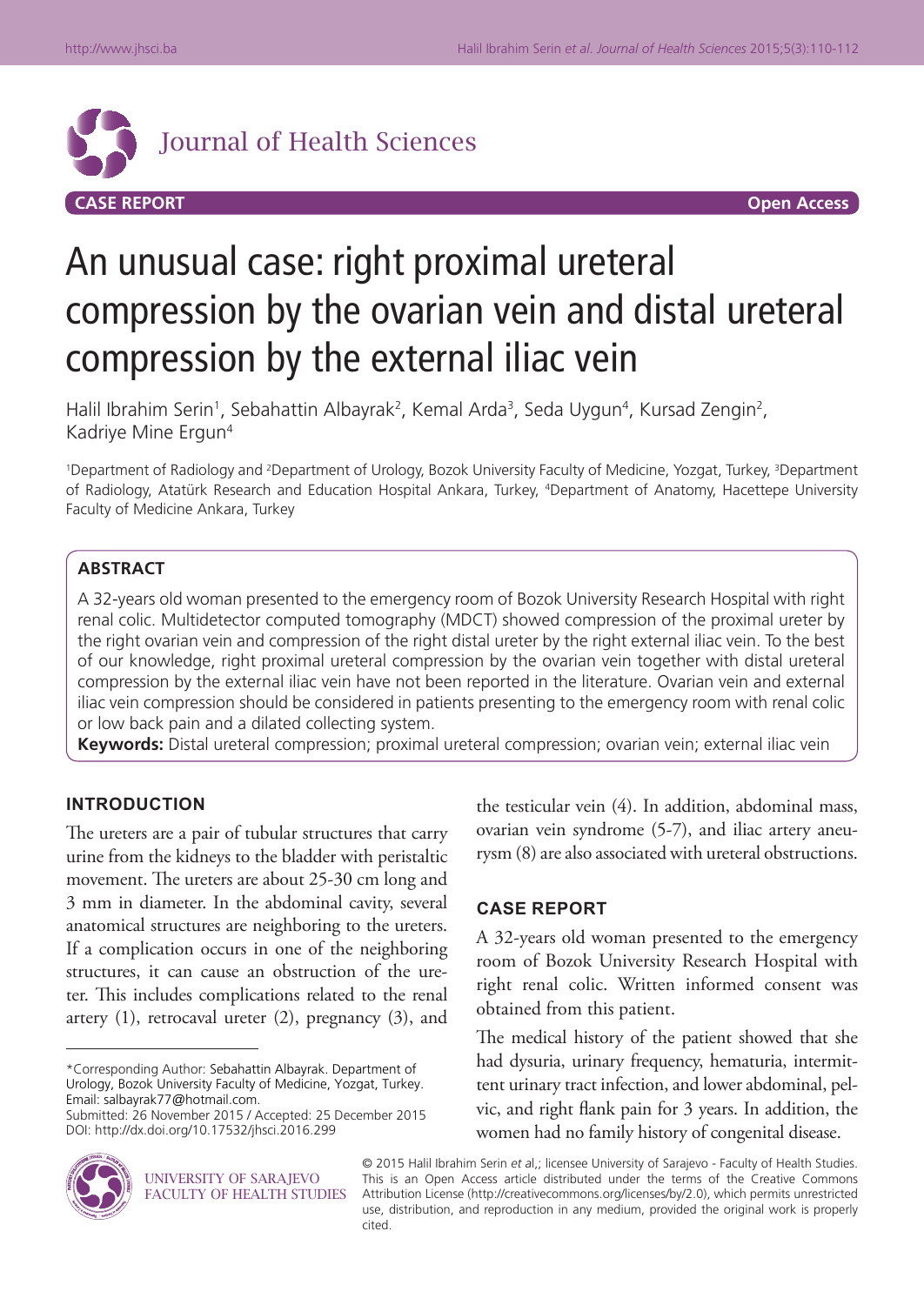The ultrasound (US) examination showed mild dilatation in the right collecting system. Urinary stone was not detected in the US results nor in the radiographs. Intravenous pyelogram (IVP) showed mild dilatation of the right proximal ureter and pelvicalyceal structures. The multidetector computed tomography (MDCT) urography revealed marked compression of the proximal ureter on the anterolateral aspect by the right ovarian vein (Figure 1). Right ureteral dilatation (8.6 mm) and grade 1 pelvicalyceal ectasia occurred due to the compression. In addition, the right distal ureter was compressed by the right external iliac vein (Figure 2) (Figure 3). A short segment ureteral dilatation (9.3 mm) was observed proximal to the compression. The results of the blood chemistry tests were normal (creatinine: 0.69 mg/dL, potassium: 4.1 mEq/L, blood urea nitrogen: 16.3 mg/dL). According to the urinalysis, the number of red blood cells was 7/HPF and the number of white blood cells was 2/HPF. Required analgesia for the patient was provided. The patient's renal function was not affected and follow-up was suggested. After 3 months, the examination showed no pain and recurrent urinary tract infection was not observed. In the US examination mild dilatation in the right kidney was observed.

### **DISCUSSION**

Causes of ureteral compression include the renal artery (1), retrocaval ureter (2), pregnancy (3), the testicular vein (4), abdominal mass, ovarian vein syndrome (5-7), and iliac artery aneurysm (8). The present case shows a right proximal ureteral obstruction due to the ovarian vein and a distal ureteral obstruction due to the external iliac vein.

First Hodgkinson, and later Southwell and Bourne, reported that increased venous pressure causes dilation of the ovarian vein. As the result, the vein compresses the ureter. Dilated ovarian veins can cause dysuria, urinary frequency and urgency, gross hematuria, renal colic, lower back pain, and lower abdominal and pelvic pain. A chronic ureteral obstruction can occur repeatedly in patients, resulting in suffering from the disease for a long time, requiring several surgical procedures, or developing renal dysfunction (9). The renal function of our patient was not affected. In addition, no urinary tract infection was observed and the laboratory test results were normal.



**FIGURE 1.** In late venous phase contrast-enhanced CT, axial, sagittal-oblique maximum intensity projection (MIP), and three dimensional volume rendering (3D-VR) images show the right proximal ureteral compression (black arrow) by the right ovarian vein (white arrow).



**FIGURE 2.** In late venous phase contrast-enhanced CT, axial and sagittal- oblique images show the right distal ureter (black arrow) compressed by the right external iliac vein (white arrow).



**FIGURE 3.** An anatomic illustration of right ureteral compression by the right external iliac vein.